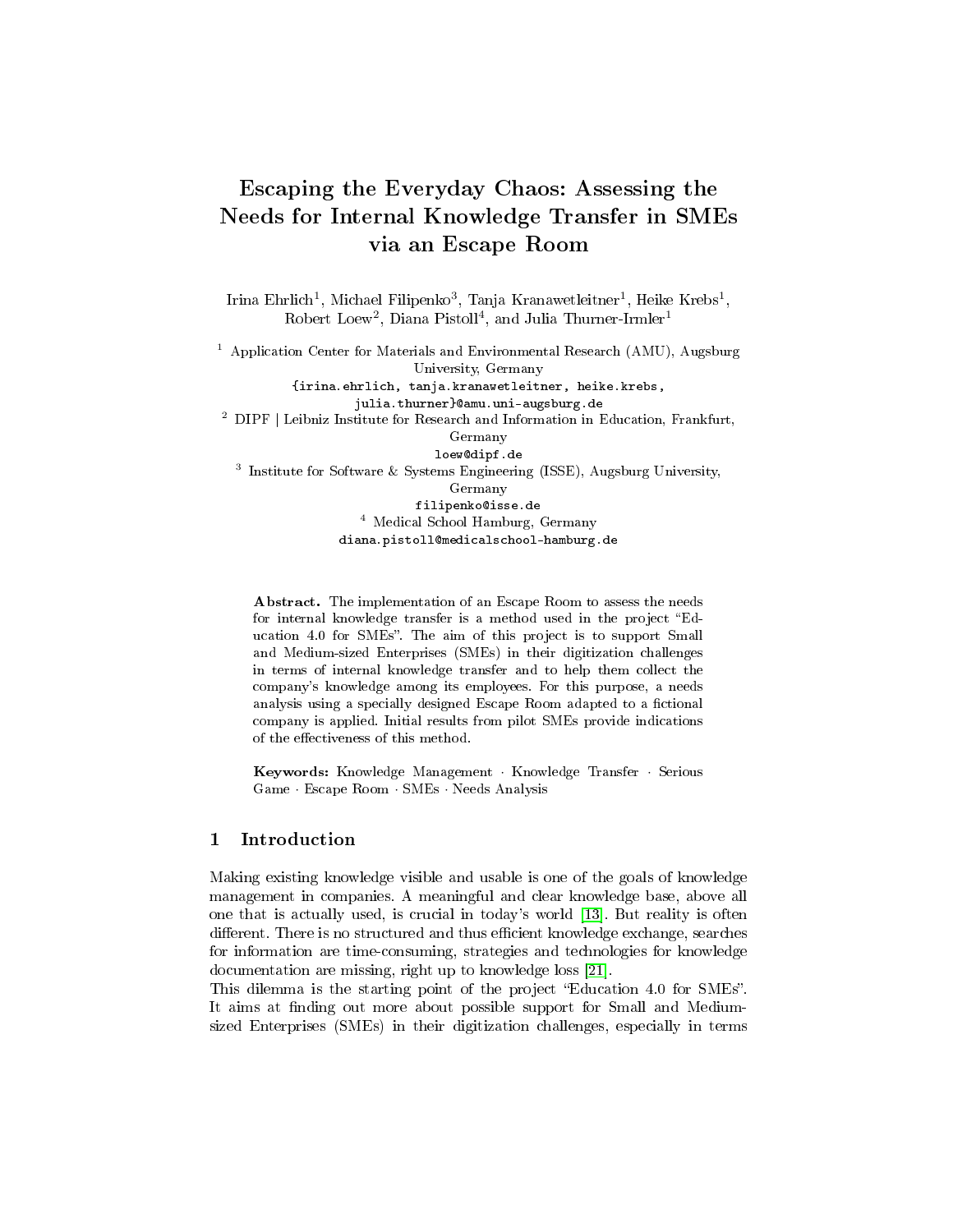### 2 Project Education 4.0 for SMEs

of knowledge transfer. The project focuses on knowledge transfer in terms of exchange and distribution of knowledge among employees within a company. The exchange with partner companies is also taken into account in the project.

In the following, the development and obstacles to knowledge management in SMEs will be displayed, teamwork being one possible solution. Communication and teamwork are essential elements of Escape Rooms as well. Therefore, Escape Rooms as a Serious Game and/or as a Serious Gaming tool serving to increase positive (learning) effects are being reviewed. So far, Escape Rooms have mainly been used for educational purposes their application in a business context has been rather marginal. Hence, the paper shows possible benefits of an employeecentered needs analysis via an Escape Room and discusses methodical issues. To this end, relevant theoretical aspects are presented, followed by a description of the design and implementation of the Escape Room, which is conceived as the starting point for further cooperation with a company in the field of knowledge management, knowledge transfer and digitization. Given the novelty of the method in this context, first results of the evaluation are discussed with regard to the further development of the method.

### 2 Knowledge Management in SMEs

Knowledge transfer is an important component of a knowledge management initiative, which among other things has the identification, documentation, classification and storage of important knowledge as its goal [\[20\]](#page-13-1). The use of knowledge stored in this way leads especially in Information Technology (IT) management  $-$  to positive effects in a company and to innovation [\[38\]](#page-14-0), such as the sharing and the common application and further development of knowledge [\[20\]](#page-13-1).

The use of knowledge management in SMEs rises [\[25\]](#page-13-2) to increase their competitiveness [\[36\]](#page-14-1). Successful knowledge management practices are based on technology, organization and people [\[43\]](#page-14-2). Technology is needed for the support of knowledge management processes. Organizational aspects, for instance clear communication structures and transparent responsibilities, lead to a company culture that focuses on the management of its knowledge as a crucial factor for competitiveness. People are the most important factor for knowledge management initiatives  $-$  they must accept and "live" knowledge management [\[24\]](#page-13-3). An over-estimation of technology and the negligence of people and processes are often reasons for the failure of knowledge management initiatives [\[15\]](#page-13-4).

A trend towards a decrease in the importance of storage of information and documents in favor of support of knowledge sharing and teamwork can be discovered [\[20\]](#page-13-1). This may result in a solid basis of IT systems already used by most companies. In studies from 2000 and earlier, communication and collaboration were not the focus of knowledge management (see [\[30\]](#page-13-5)). Since 2000, participants in research have asked for communication and collaboration features [\[24\]](#page-13-3). For example, a survey from 2015 shows that following process improvement (55 % "very relevant" / 16  $\%$  "relevant") the enhancement of communication flows in the company was most important to the participants  $(43\%$  "very relevant" / 29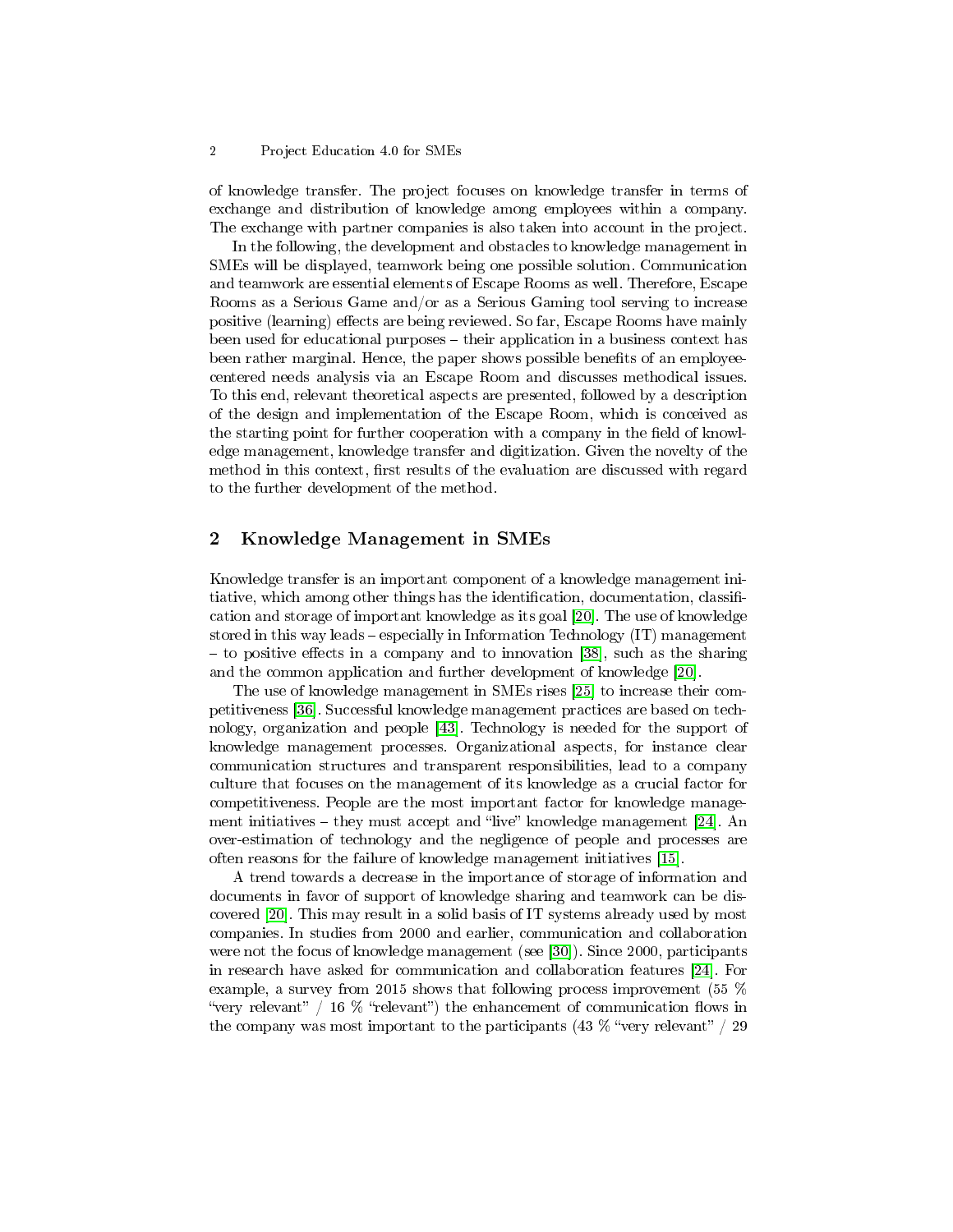

 $%$  "relevant") [\[23\]](#page-13-6). Figure [1](#page-2-0) summarizes this trend moving from storage-oriented knowledge management to supporting more and more collaboration oriented knowledge sharing. The state of  $\mathbb{R}^n$  is  $\mathbb{R}^n$  in  $\mathbb{R}^n$  and  $\mathbb{R}^n$  is  $\mathbb{R}^n$  in  $\mathbb{R}^n$  is  $\mathbb{R}^n$  in  $\mathbb{R}^n$  is  $\mathbb{R}^n$  in  $\mathbb{R}^n$  is  $\mathbb{R}^n$  in  $\mathbb{R}^n$  is  $\mathbb{R}^n$  in  $\mathbb{R}$ 

<span id="page-2-0"></span>*Figure 3.1-2 Trend from storage oriented up to collaboration oriented* Fig. 1. Trend from storage-oriented towards collaboration oriented-knowledge management [\[24\]](#page-13-3).

The focus of SMEs' knowledge management initiatives concerns coopera-tion, analysis, search and publish information [\[16\]](#page-13-7). The systems concentrate on employees and not on implementing a powerful knowledge management system identified which must be overcome in order to use it effectively. These are for [\[1\]](#page-12-1). In the practical use of knowledge management, various hurdles have been example:

- Fear of replaceability ("If I document all my knowledge, I am easily replacesuccessful  $[33]$ ; 2004) led to building experiment networks  $[200]$ able." $\vert$  [\[33\]](#page-14-3);
- $-$  Fear of making mistakes (grammar, spelling, incomprehensible or imprecise formulations) [\[10\]](#page-12-2);
- $-$  Assessment of the relevance of topics ("How much time do I invest in a topic?", cost-benefit ratio)  $[26]$ ;
- Lack of time.

All these obstacles are mitigated by an open and communicative corporate culture [\[34\]](#page-14-4). This is the aim of the offers of the project: Many of the hurdles mentioned can be overcome through teamwork.

### 3 Escape Rooms as Serious Game/Gaming

Everyday life seems to require humans to cooperate with each other in order to be a functioning member of society [\[39\]](#page-14-5). This in turn can be seen as an important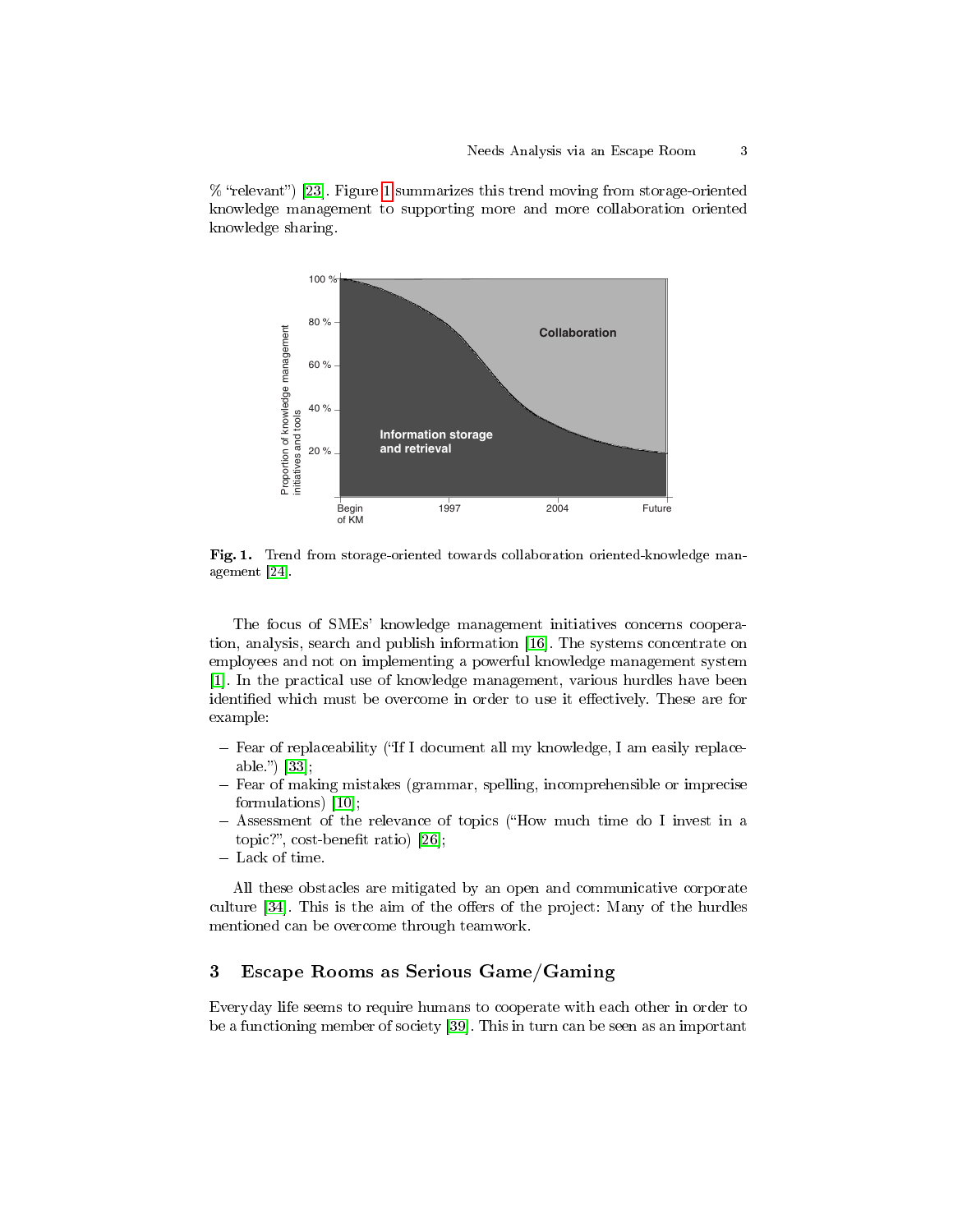motive for introducing cooperative learning situations in education and training, since it equips the learner with an active and more constructive role. For a few decades, collaborative learning has been viewed as an effective and valid teaching method for learning institutions, for example schools [\[40\]](#page-14-6). This kind of learning may be defined as a learning situation in which learners engage in a joint learning activity, enabling the construction of knowledge and/or the solution of problems in pursuit of a joint goal (see [\[41\]](#page-14-7) and [\[35\]](#page-14-8)).

In recent years, an increasing amount of research has introduced collaborative learning to game-based scenarios – meaning that the given educational content was made accessible through game play (see e.g. [\[18\]](#page-13-9)). Collaborative game-based learning can be viewed as a "learning by doing" approach, which allows the learner to make mistakes while at the same time avoiding risks in the real-world [\[35\]](#page-14-8).

Preventing risks but still possibly offering immersion in a situation, so that participants have the feeling of creating and undergoing a (real) experience, are both great benefits of Serious Games [\[6\]](#page-12-3). First recorded Serious Games are approaches of simulation, counting and planning games, which linked the acquirement and usage of knowledge in a playful way  $[2]$ . Even though the "carefully thought-out educational purpose"  $[3, p. 1]$  $[3, p. 1]$  is focused by such a game, the entertainment factor should not be neglected as both parts support each other to achieve the (learning) goal [\[28\]](#page-13-10).

### 3.1 Positive Effects in Escape Rooms

Nowadays, most Serious Games are of a digital kind, but lately another format in which the "hedonic nature of the game is highlighted"  $[4, p. 43]$  $[4, p. 43]$  have gained worldwide popularity: Escape Rooms  $[9]$ . Escape Rooms – or Escape Games – are defined as "live-action team-based games where players discover clues, solve puzzles, and accomplish tasks in one or more rooms in order to accomplish a specific goal (usually escaping from the room) in a limited amount of time"  $[29,$ p. 1]. They focus on a team-based learning approach, in which players have to delve into a scenario and work together as a team [\[17\]](#page-13-12). When the design is specifically directed at reaching a certain educational goal, Escape Games are also considered to be called `Educational Escape Rooms' [\[4\]](#page-12-6) [\[7\]](#page-12-8). However, a concrete educational goal does not have to be of a professional or technical nature alone; the development or encouragement of, for example soft skills, can be conceivable as well [\[4\]](#page-12-6).

In recent years, a growing interest in an industrial, respectively organizational setting can be detected (see e.g. [\[14\]](#page-13-13)). Escape Rooms no longer seem to be exclusively a leisure activity or an irrelevant variation of everyday school life. An (Educational) Escape Room can be considered a Serious Game – but in addition, the concept of Serious Gaming is possible, too [\[4\]](#page-12-6): Through game-based learning  $-\overline{b}$  besides achieving the instruction and story objective  $-\overline{d}$  diverse positive learning developments and effects can occur, like generating tolerance towards others and their way of thinking and acting [\[12\]](#page-12-9). In most Escape Rooms, teamwork and communication are promoted [\[29\]](#page-13-11), too. Some studies (e.g. [\[12\]](#page-12-9)) assert that these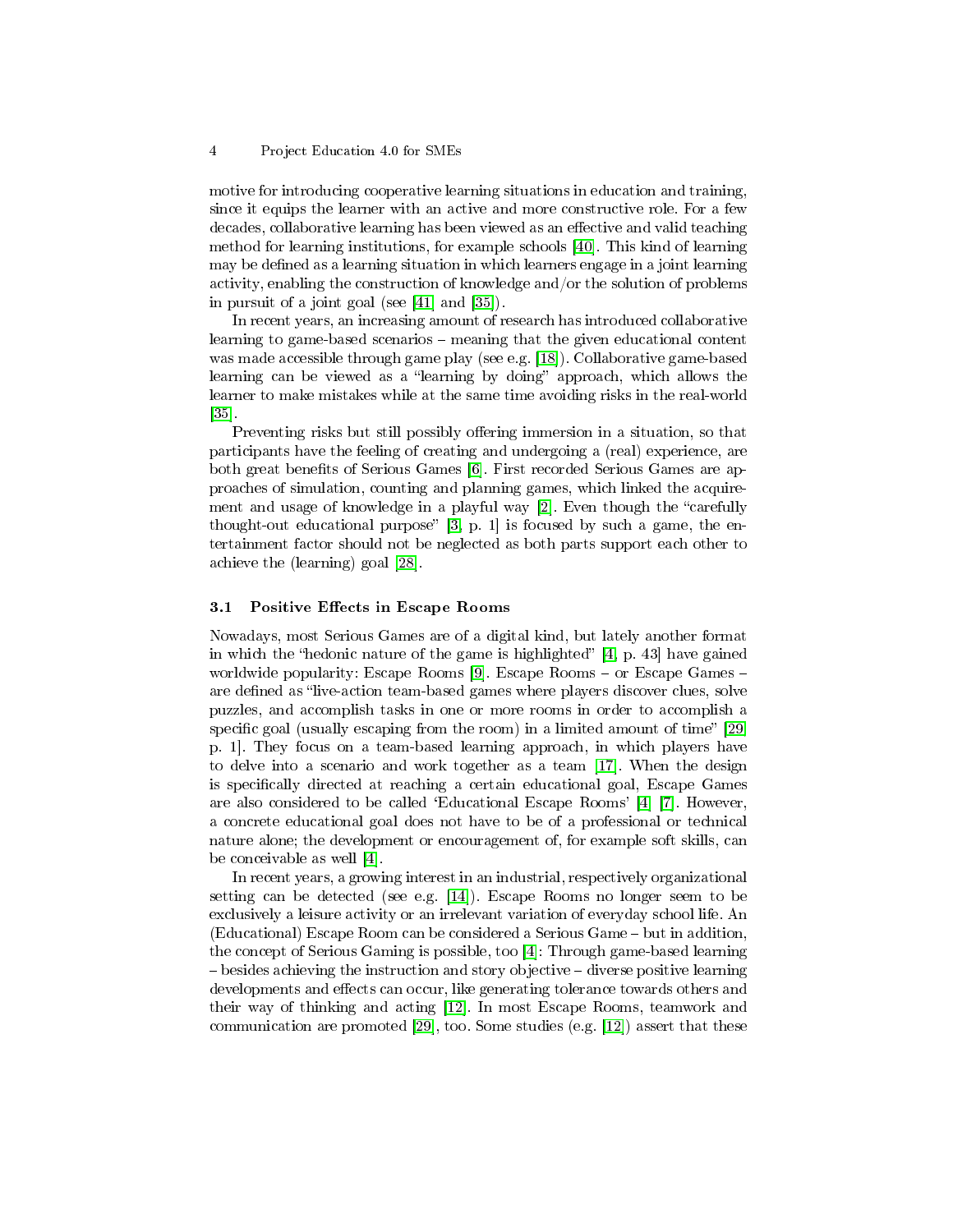games can be applied as an effective method of changing attitudes towards a designated issue. Even an increase of motivation towards approached subjects and situations of Escape Rooms could be determined, as players felt "double" motivated in the process of playing"  $[4, p. 43]$  $[4, p. 43]$ . By improving the participants' motivation , a deeper engagement with the respective learning content can be ensured [\[8\]](#page-12-10).

### 3.2 Escape Rooms in a Business Setting

An employee-centered approach offers numerous advantages: For one, it can support the entry into digital learning and facilitate employees' access to novel technologies. The gaming component has both intrinsic value (e.g. enjoyment) and extrinsic value, meaning that there is a learning element, respectively knowledge, to be obtained by the employee \* the latter being the main objective of an Escape Room designed for a business setting [\[42\]](#page-14-9). In addition, the innovative learning context enables the employee to use different strategies and "out-of-the-box" thinking, as it fosters the ability for creative problem-solving [\[8\]](#page-12-10).

Current research on game-based learning seems to focus on learning goals or the cognition and/or meta-cognition of its participants (see e.g.  $[44]$ ). This is particularly true for Escape Rooms. Aiming to assess the needs of SMEs and its employees, we did not pursue this focus for the present Escape Room. Rather, a setting was needed that put the participants in an (affective) state, so they would want to share personal and/or informal information and not just superficial or socially desired information.

Affective states  $-$  forming a superordinate category for emotions and feelings have an impact on the learning process and educational achievements, precisely on one's motivation to learn and achieve a certain goal (see e.g. [\[31\]](#page-14-11) and [\[22\]](#page-13-14)). Both positive and negative emotions seem to be a substantial part of learning. The subjective feeling that is experienced can be seen as a source of information that, for example, helps the individual to form judgment and steer cognition e.g. [\[37\]](#page-14-12). Information processing and the scope of attention can change due to a specific emotion that is experienced  $[11, p. 314]$  $[11, p. 314]$ : "Many positive emotions broaden individuals' momentary thought-action repertoires, prompting them to pursue a wider range of thoughts [...]". Additionally, the emotions one experiences during a learning activity can help with the understanding of individual interests and developing a strong and long-lasting motivation [\[32\]](#page-14-13). Dampening or activating positive or negative affect can be helpful in the motivational process to gain access to specific neurological systems, thus accessing further or new information (see e.g. [\[19\]](#page-13-15) and [\[27\]](#page-13-16)).

Based on the empirical findings described above, one could assume that through a specific learning environment different affective states might be induced, which could in turn lead to the disclosure of new information. In this case, the emotionally charged Escape Room might enable the participants to access information in a much more flexible way. Facing, for example, a frustrating scenario but also having a sense of success in the end when the riddles are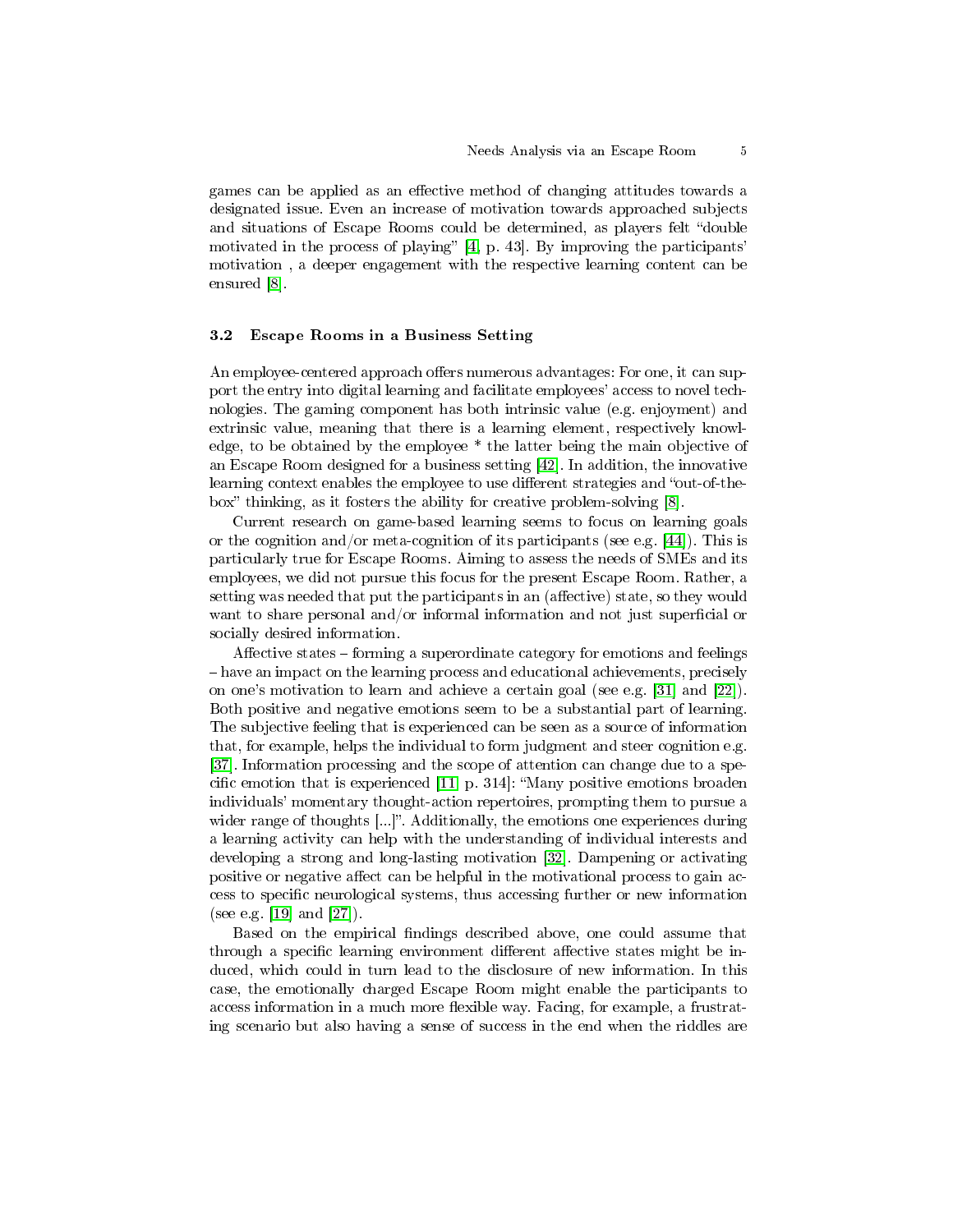solved, could accordingly make an Escape Room a helpful tool when evaluating the status quo, as it might provide a more detailed and realistic assessment.

# 4 The Escape Room in the Project Education 4.0 for  ${\rm SMEs}$

In the first instance, it is important for projects related to SMEs to know the current status of a company in order to support it in its further development. The project Education 4.0 for SMEs applies, among other methods, a self-developed Escape Room in order to determine the needs in the area of knowledge transfer. The following sections describe all relevant aspects of the developed Escape Room, from the identified requirements to the storyline, structure and specific elements such as a control mechanism for the Gamemaster. The chapter concludes with the main goals that the project wants to achieve by using the Escape Room.

#### 4.1 Requirements

With regard to the objective of a needs analysis, several requirements have to be met: First of all, the target group should be as diverse as possible in order to get a comprehensive insight into all departments and every hierarchical level of the company. Also, it is recommendable that the Escape Room is playable for a variety of people in order to adapt to the respective situation (quantity, diversity of the group) in the company. The realistic range of participants lies between two and six. In addition to the adjustable number of people, the duration of the Escape Room or the difficulty of the riddles also needs to be individually adjusted.

Since the Escape Room serves as an introduction to the needs analysis on the topic of knowledge transfer, it is followed by a feedback discussion with reflective questions and an interactive presentation on the topic combined with individual surveys. The planned time for the entire part is one hour. Therefore the playing time should not exceed 20 to 25 minutes. Correspondingly, it must be possible to control the game from outside if necessary. The mobility of the Escape Room presents the third precondition, as it is played directly on site and therefore has to be adaptable to spatial conditions. The final requirement is to create a realistic working environment with familiar problems and situations in order to motivate and also challenge communication between the participants, in turn encouraging them to make open and realistic statements about the situation in their company. In this vein, the riddles are presented as everyday tasks one faces in an office environment.

### 4.2 Storyline, Structure and Gameplay

The storyline of the Escape Room is about a company named "DEMMIC", a fictional, medium-sized company, specializing in the production of components for lightweight construction. One of its sales team members has forgotten to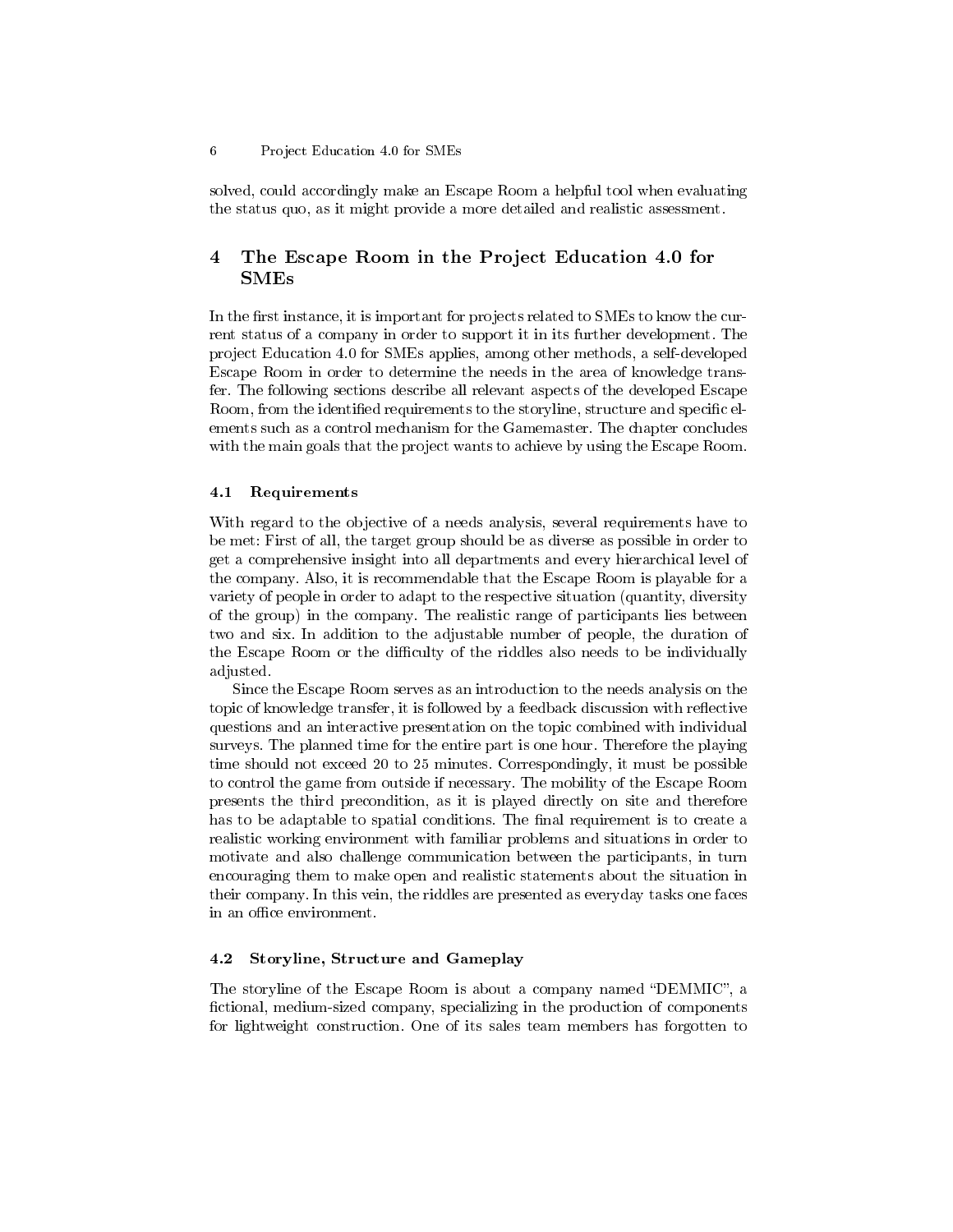forward an order to the production department before they went on their welldeserved vacation. The Escape Room takes place right after a customer has called and complained about the missing order. The participants have to gain access to their colleagues' laptops and find it.

The current situation of the company "DEMMIC" serves as a negative example of internal knowledge management:

- No coherent documentation of processes;
- $-$  No use of common company standards like file servers etc.;
- $\sim$  Cluttered working environment full of unnecessary stuff (e.g. not work related magazines);
- Outdated or even wrong documents.

The structure of the Escape Room and the riddles and items needed to find the missing order are shown in figure [2.](#page-6-0)



<span id="page-6-0"></span>Fig. 2. Riddle-Flow-Chart (as seen in [\[7\]](#page-12-8)).

After a brief introduction to the Escape Room method, the participants are directly confronted with the starting situation (they are employees of DEMMIC) and sent into the room. Suddenly an actor (the disguised Gamemaster) enters and panic-strickenly talks about the situation of the disappeared order and the angry customer who has just called. The actor also hands over a smartphone as a possibility to call for help and for the Gamemaster to give clues and leaves the room. In addition, the phone is needed for riddle 7 to call the production department with the corresponding order. As it can be seen in figure  $2$ , the participants initially have to find several items  $(A - C)$  to solve the starting riddles (1 - 3) and to get access to two of the three laptops. To unlock the third laptop (riddle 4) they have to combine another item (D) with some information they get by solving riddle 3. By unlocking each laptop, the participants get a piece of information which is needed to find the lost order (riddle 5) and afterwards solve the final riddle  $(7)$ . The dotted arrows to and from riddle 6 in the figure show an optional riddle which can be added or removed by the Gamemaster and will be described in the next section [\(4.3\)](#page-7-0). After solving riddle 7 by calling the production department the participants can successfully escape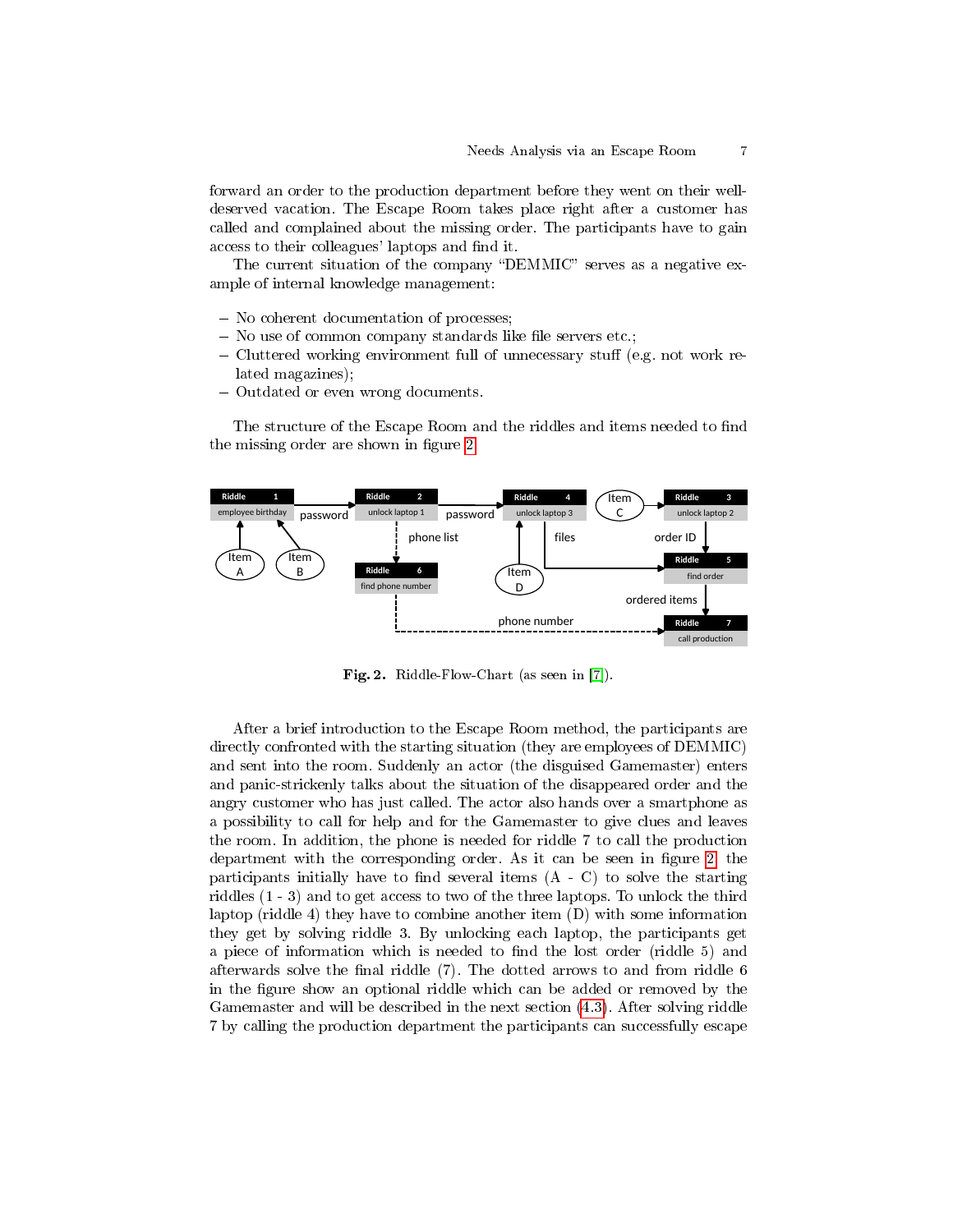the room. In addition to the riddles 1 to 7, there are a lot of false clues hidden throughout the Escape Room, which is also a common feature in commercial Escape Rooms [\[29\]](#page-13-11). This is intended to slow down the participants and simulate a typical situation at work, when they have to search for information.

### <span id="page-7-0"></span>4.3 Control Options for the Gamemaster

The Gamemaster is aware of the progress the participants have achieved and can intervene whenever needed. To this end, participants are observed audio-visually from the outside. To give hints, the smartphone is used in order to preserve the tense atmosphere of the Escape Room. When calling the participants, the actor (the disguised Gamemaster) leaves clues like: "Have you looked into the drawer? They usually put all their stuff there."

As mentioned in the previous section, riddle 6 is optional. This was introduced to control the playing time. Especially in the context of the Escape Room being only one of several different workshops that take place at the company, this is a valuable option. Riddle  $6$  is about finding the right phone number of the production department when given several, partly outdated, lists of numbers. In order to solve this riddle, the participants have to call the right number after finding the correct list. Each call is received by the Gamemaster, who, depending on the correctness of the number, can react correspondingly:

- 1) Answer the phone with: Person X, from production department. How may I help you?
- 2) Not answer the phone at all.
- 3) Answer the phone with some excuse that they must have called the wrong number.

When skipping the riddle, the Gamemaster just answers the first phone call with option number 1).

### 4.4 Main Goals

As the Escape Room is part of the needs assessment in the project Education 4.0 for SMEs, different objectives for further data collection are linked to the participation of the workforce. One of the main goals is to raise awareness and sensitivity for the importance of appropriate knowledge transfer within the company. This ranges from understanding of knowing what one knows, to articulation and transparent and comprehensible documentation of the knowledge in question. Learning more about the current difficulties in knowledge transfer and the status quo in the respective enterprise represents a further goal. Finally, by showing the participants a worst-case scenario of how not to do knowledge transfer and documentation, they should be encouraged to talk openly and freely about the experiences they are facing in their everyday working life.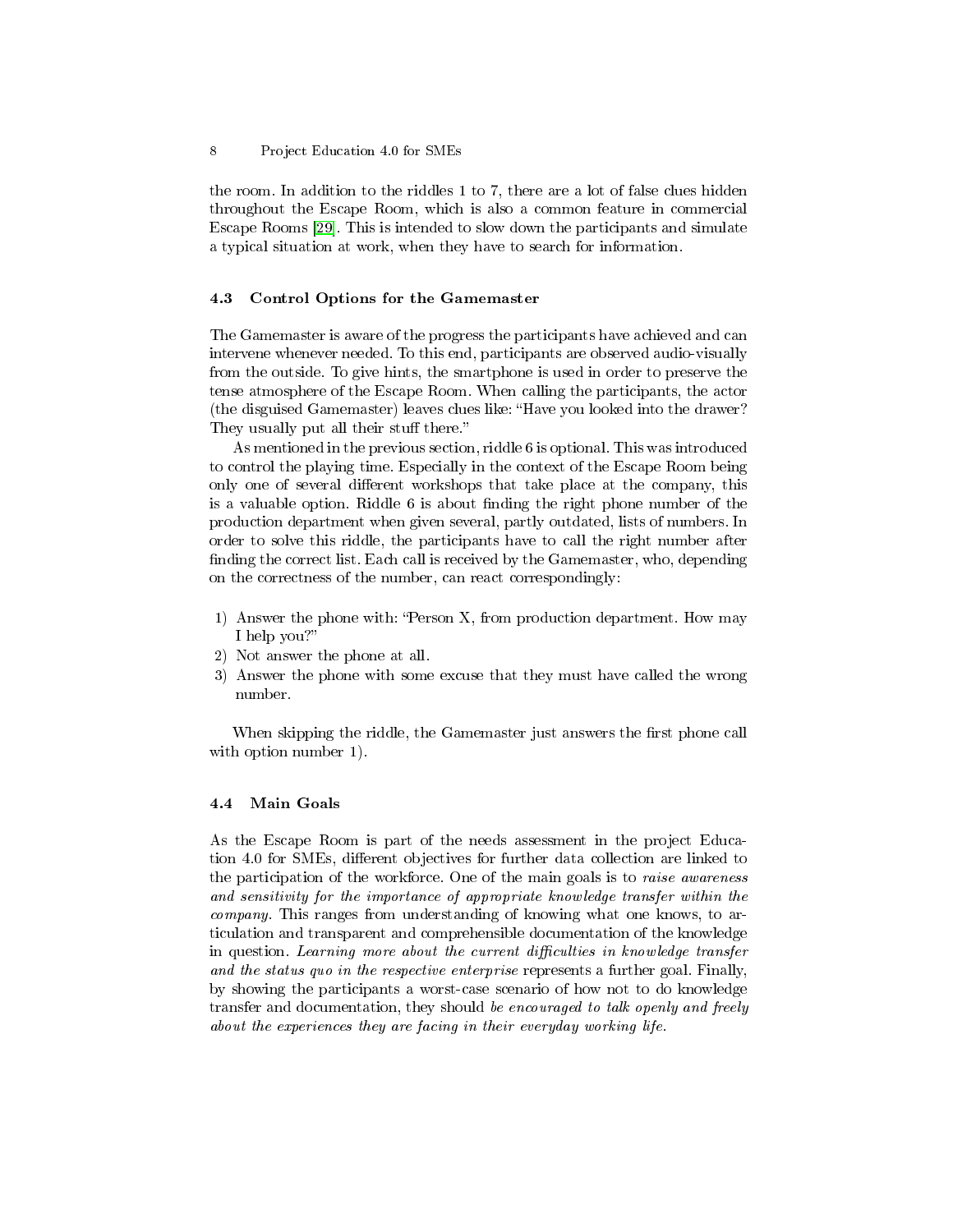### 5 Exploratory Study in two SMEs

Joint work with a company begins with a preliminary discussion with the management to identify starting points. Based on these first results, the so-called practical taster day(s) is individually organized for each company. In addition to a practical insight into the project contents, the format of the practical taster day consists of several workshops including a needs analysis. The needs analysis intends to reify the discrepancy between the desired situation and the actual situation and thus has the aim of "analyzing deficits in education, promotion and organizational development at the strategic, operational and individual level [\[5,](#page-12-12) p. 825]. The management selects the representatives of the workforce who participate in the practical taster day, according to specific criteria. They represent a group as heterogeneous as possible in terms of different departments, hierarchical levels, training, gender, full-time and part-time employment, etc.

In the context of the project Education 4.0 for SMEs, the needs analysis comprises two thematic priorities: digitization and knowledge transfer. While the situation in the field of digitization is primarily evaluated by the method LEGO® SERIOUS PLAY®, the self-developed Escape Room described above primarily serves to assess needs in the area of knowledge transfer. In addition, the technical solutions for knowledge management that may already be available in the company are considered at this point as well.

The collection of data in the area of knowledge transfer is divided into two parts: 1) Participation in the Escape Room is followed by a short feedback round with reflective questions and 2) an interactive presentation about knowledge transfer including individual surveys. Furthermore, at the end of the practical taster day the participants fill in questionnaires in which, among other topics, they also evaluate the experienced Escape Room and the input for the knowledge transfer (12 items with 5 point Likert scale ranging from "fully agree" to "totally disagree").

#### 5.1 Results of the Questionnaire on the Escape Room

In the first step, some insights from the questionnaire on the Escape Room method as a tool for needs analysis will be given. It proved to be an innovative and enjoyable method, as 90.5 % ( $n = 21$ ) of the participants had not visited an Escape Room in their free time yet, while almost all of them had fun in the session during the practical taster day  $(95.2 \%$  "fully agreed" and "agreed" on this item, while one was "neutral"). The difficulty and number of tasks were furthermore deemed appropriate by the majority of the participants (85.7 % and 81  $%$  respectively for positive answers, only one participant "totally disagreed", which might be reflected in one of the answers in the feedback session described in [5.2\)](#page-9-0).

Apart from the method as such, its suitability in terms of its goal raising awareness for the importance of appropriate knowledge transfer within one's company was rated. To this end, the participants were asked whether they "found the `Escape Room' method helpful to think about knowledge transfer in [their]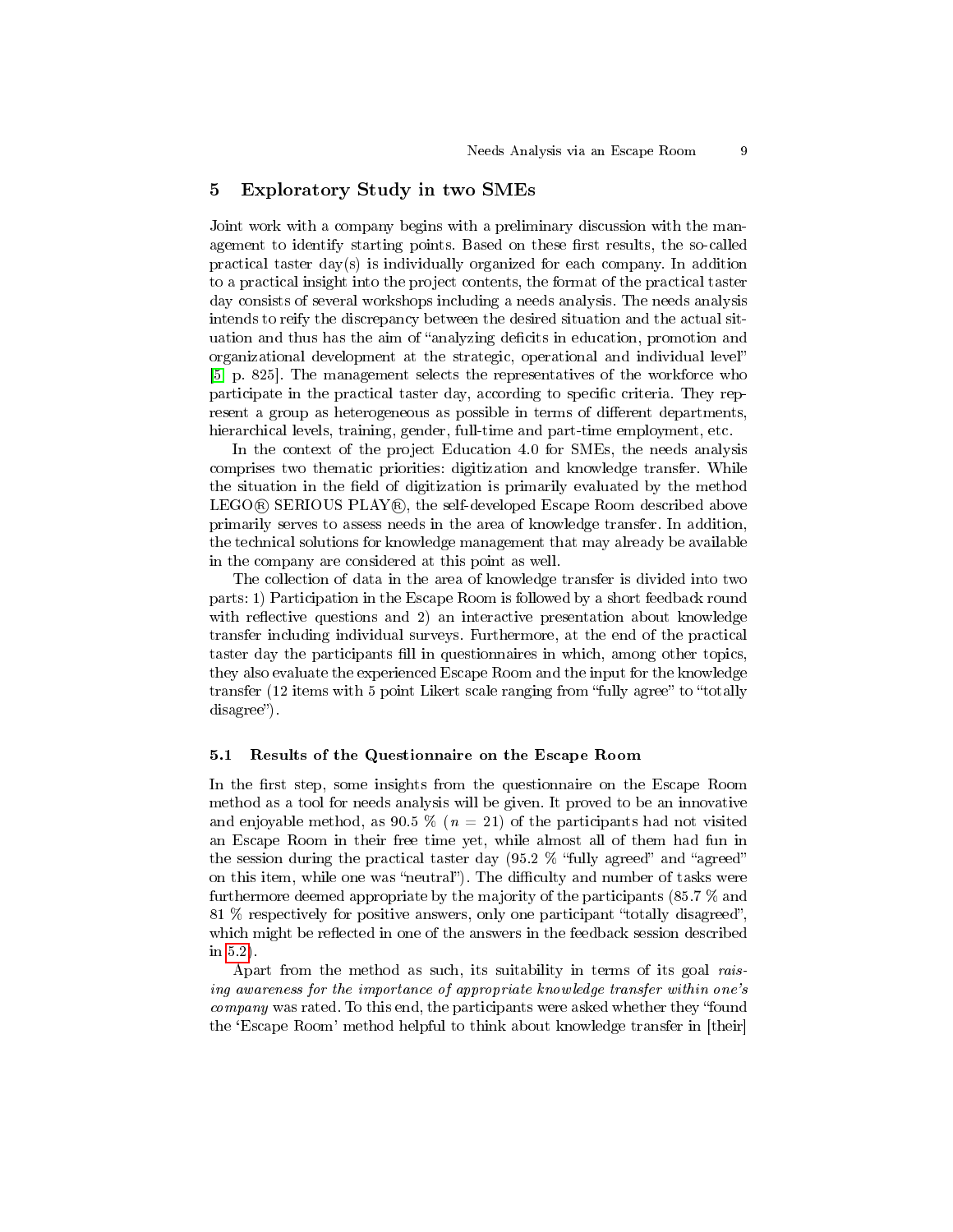#### 10 Project Education 4.0 for SMEs

everyday work. Although 14.3 % did not take any side and 4.8 % disagreed on this question, the statement was confirmed explicitly by  $80.9\%$ . Also, most of the respondents (76.2  $\%$ ) agreed that the method helped them "to understand the topic of knowledge transfer better". Asked for new insights about knowledge management and transfer in their everyday work, the participants answers diverged more, ranging from "totally agree"  $(19 \%)$  to "disagree"  $(4.8 \%)$ ; the majority however "agreed" to have become aware of new aspects  $(61.9\%)$ . Considering the "practical implications" of knowledge transfer, most participants were positive  $(76.2\%)$  that the Escape Room supported their awareness of the topic. However, almost a quarter (23.8 %) had a neutral stance regarding this question, showing that some issues might not be new.

#### <span id="page-9-0"></span>5.2 Results of the Feedback Conversation

In order to contextualize the data from the quantitative and anonymous evaluation that was held at the end of the day, some statements from two feedback rounds held directly after the Escape Room will be drawn on. Asked about the number of people playing the Escape Room, the participants considered it to be "okay". The participants then pointed out that, while agreeable for this playful context, it was a rather unrealistic scenario compared to their work, in that usually such issues are not solved in a team. At the same time, especially for participants without a special affinity for computers, the team was an essential factor for solving the riddles. This might be an explanation for one participant's judgment who did not find the task's difficulty appropriate.

Even this first question relating to the participants' experiences in the Escape Room, which was mainly meant to serve as feedback for the further development of the method, showed the difficulty of separating methodological feedback on the Escape Room from statements about the Escape Room's topic of knowledge management. These statements were induced in the context of the second goal, which was for both the participants and the project Education 4.0 for  $\text{SMEs}$  to learn about the current difficulties in knowledge transfer and the status quo in the company by encouraging the participants to talk openly and freely about the experiences they are facing in their everyday working life. To this end, the close connection between the method and the (familiar) topic of knowledge management presents a valuable opportunity to discuss inconvenient issues. In this vein, not only objective aspects were mentioned, such as the applicability of the scenario to various departments, questions of documentation tools and ways of personal knowledge transfer. Rather, these aspects served as a starting point for the possibility of expressing critical issues like the familiar situation of the absence of a colleague as well as possible solutions, for example by official arrangements or unofficial practices.

### 5.3 Results of the Questions about Knowledge Transfer

Do you know where in your company which knowledge is available or who you can ask about a certain topic?" This question serves as the main motivation for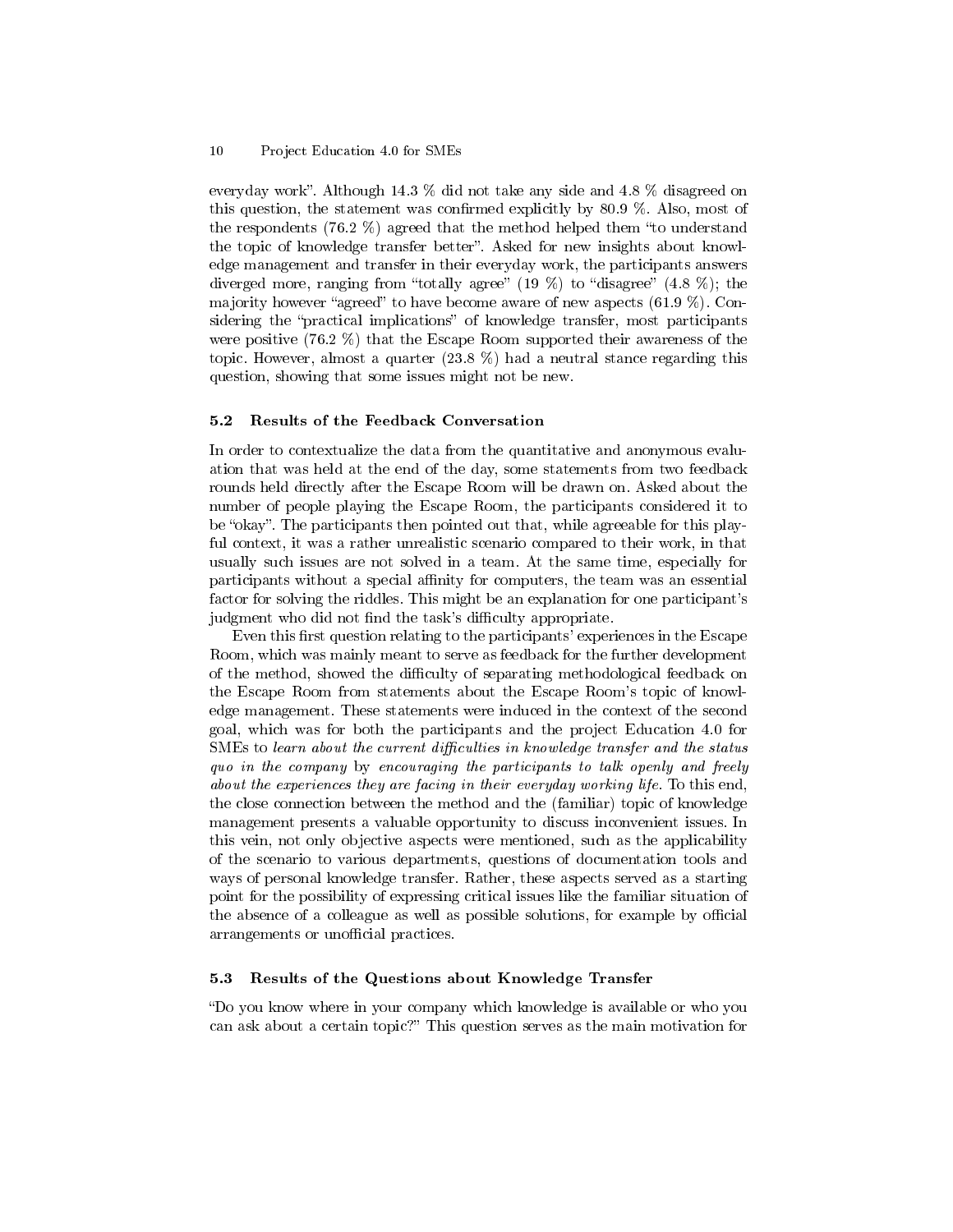the module on knowledge transfer in the workshops during the practical taster days.

In an interactive session, the systems relevant to knowledge management are identified for the purpose of needs analysis. Based on this list, further action might be identified. The aim of the group experience in the preceding Escape Room Session is, among other things, to increase the the ability to criticize and reflect. The participants usually respond very openly to questions regarding the current situation in the company. This leads to results, such as the answers shown in fig. [3.](#page-10-0)

In the course of the project several surveys have been conducted on the topic of knowledge management in different companies. Figure [3](#page-10-0) shows the answer to the question "How much time do you spend searching for information in your daily work?" given in the participating two pilot SMEs and three online seminars about knowledge transfer. As a result, there is a considerable potential for improvement of knowledge management, which could lead to significant time saving in practice.



**How much time do you spend searching for information in your daily work ?**

<span id="page-10-0"></span>Fig. 3. Survey Results.

A similar conclusion was reached in a survey of more than 1600 office workers, which found that 25 % of respondents spent up to 60 minutes per working day searching for knowledge [\[21\]](#page-13-0). The needs analysis showed that companies usually have several IT systems in place that can serve as the basis for a knowledge management initiative. To the above-mentioned question whether the participants know where to find information on a topic or who to ask, most respondents answered that they roughly know this, but that there is still a considerable amount of work to be done to find concrete solutions. Participants would like to have a simple and central means of access to relevant information, which reduces the above mentioned search effort.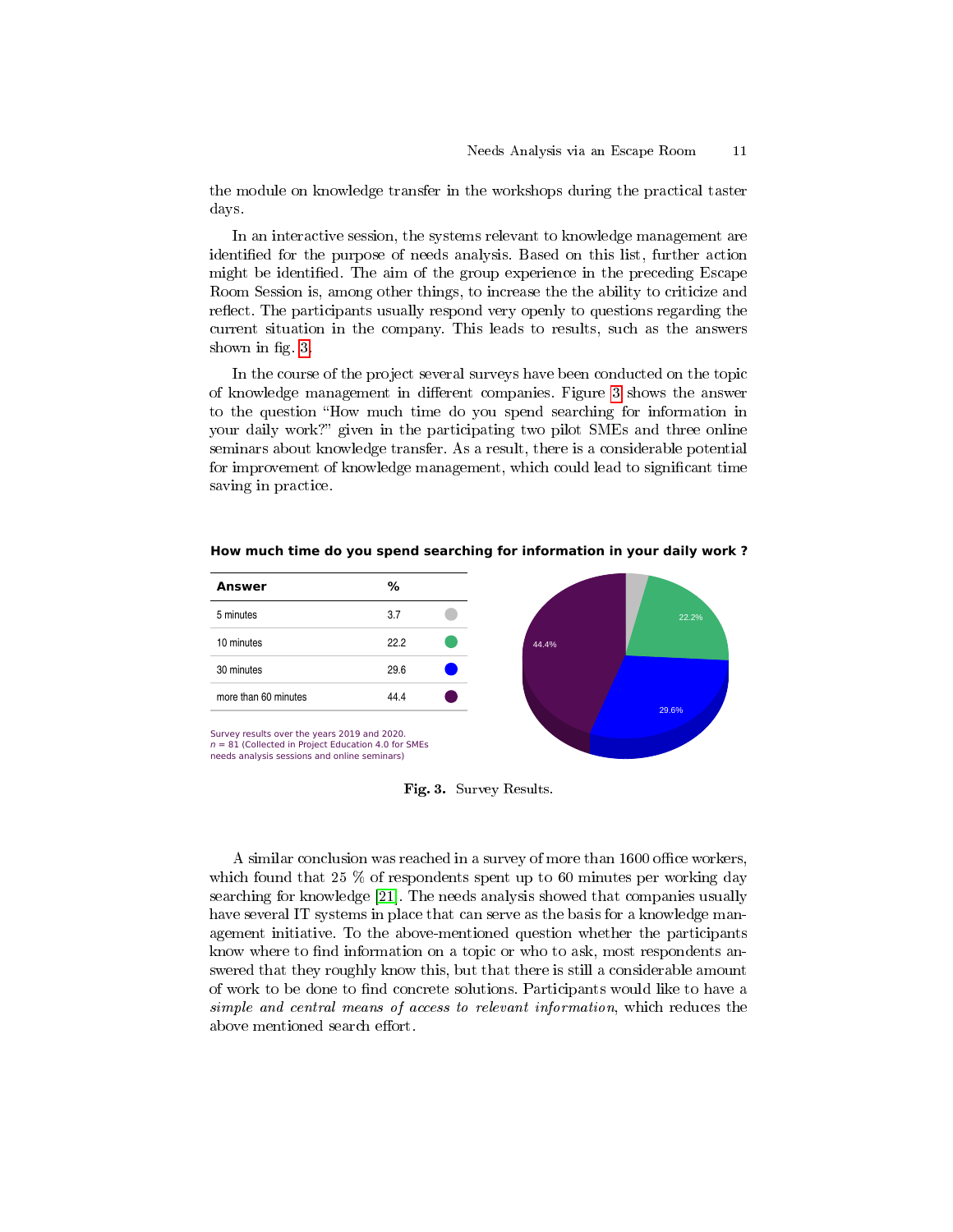#### 12 Project Education 4.0 for SMEs

#### 5.4 Lessons Learned

Due to tight constraints on the duration of the feedback session, some answers stayed relatively superficial. Giving the participants more time (e.g. about  $30$ minutes instead of 15-20 minutes) to reflect on the topic of knowledge transfer in their company might lead to more profound results. However, the responses received in this short period were already promising and should be examined further in future studies. A basis for this assumption is the relaxed and positive atmosphere that was indeed induced by the method, which, however, is also closely linked to the corporate culture. In the feedback session, banter on the Gamemaster's "mean" riddles and the admission that a certain riddle was "really annoying", as well as various sessions of laughter showed that the planned affective state of the participants could be achieved. Therefore, participatory observation is highly recommended for further studies in order to find out more details.

In addition to the experience gained for further data collection, certain points can also be noted for the design of the Escape Room itself. One opportunity for improvement is the clue system, in which a smartphone was used to communicate with the participants. Even though no problems have been encountered so far, the dependency on the reception level on site (especially indoors) might cause trouble in future sessions. This might be avoided by adding another way of communication, e.g. using the local company network or other internet sources. A possible further development emerged from the fact that communication can be done remotely using common messengers or video conference tools, thus shifting the whole Escape Room to an online solution. Such a digital Escape Room could be integrated better into the daily work routine, for example by decoupling it from the other workshops, thus requiring less time.

# 6 Conclusion and Further Work

In conclusion, the collected data indicate that the (method) Escape Room has certainly some justification to be used as a tool in the business setting to analyze the needs of in-company knowledge transfer management. This paper does not allow for a clear statement regarding the emotionally inducing impact the Escape Room might have had on its participants. Accordingly, it cannot be ruled out entirely that the collected data from the ensuing feedback conversation would have been generated only on the basis of the preceding Escape Room. Future research could therefore focus on the interim inquiry or retrospective judgment of participants' affective states, in order to examine and understand the effectiveness of these states more closely. In addition, the data collected so far could be further deepened within the project. For example, group discussions or individual interviews with representatives of the workforce could be considered in order to give all participants  $-$  the project and the participating SMEs  $-$  the opportunity to gain a deeper insight into the topic and especially the problems of knowledge transfer. Finally, the Escape Room method offers various potential fields of application such as Human Resources Development. Working on the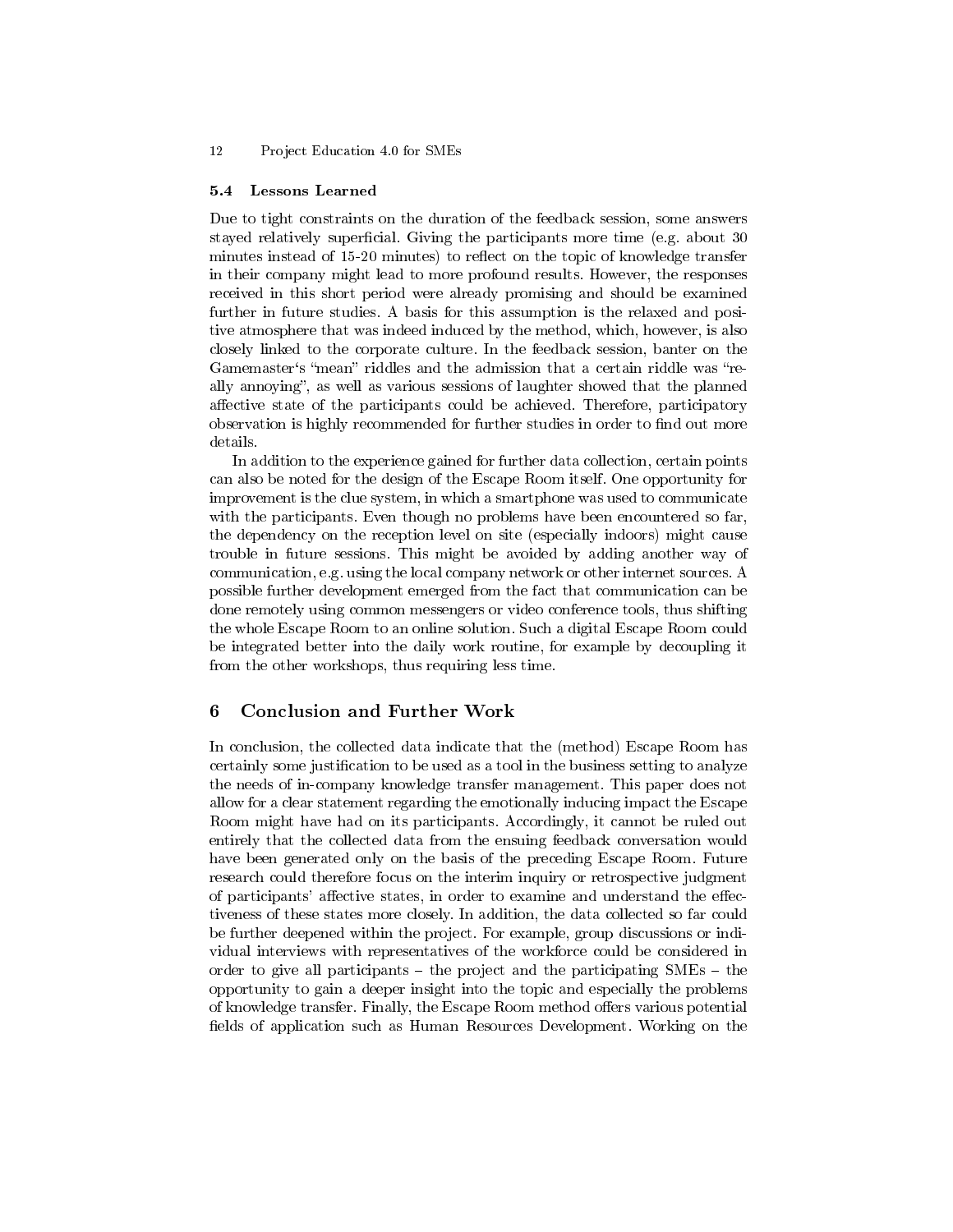riddles together can provide insight into the team dynamics, especially if the solution is not obvious and various hurdles have to be overcome.

### Acknowledgements

The Project "Bildung 4.0 für KMU" ("Education 4.0 for small and medium-sized manufacturing enterprises", Grant number 01PA17014) is funded by the German Federal Ministry of Education and Research and the European Social Fund for Germany within the "Digital Media in Vocational Training" program.

### References

- <span id="page-12-1"></span>1. Abele, E., Kuhn, S.M., Liebeck, T.: Wissensmanagement und kmu. ZWF Zeitschrift für wirtschaftlichen Fabrikbetrieb 98(7-8), 375-379 (2003)
- <span id="page-12-4"></span>2. Abt, C.C.: Ernste Spiele: lernen durch gespielte Wirklichkeit. Kiepenheuer & Witsch (1971)
- <span id="page-12-5"></span>3. Abt, C.C.: Serious games. University press of America (1987)
- <span id="page-12-6"></span>4. Bakhsheshi, F.F.: Serious games and serious gaming in escape rooms. In: 2019 International Serious Games Symposium (ISGS). pp. 4247. IEEE (2019)
- <span id="page-12-12"></span>5. Becker, M.: Personalentwicklung: Bildung, Förderung und Organisationsentwicklung in Theorie und Praxis. Schäffer-Poeschel, Stuttgart (2013)
- <span id="page-12-3"></span>6. Birkenbusch, J., Christ, O.: Concepts behind serious games and computer-based trainings in health care: immersion, presence, flow. In: Serious games and virtual worlds in education, professional development, and healthcare, pp.  $1-14$ . IGI Global (2013)
- <span id="page-12-8"></span>7. Borrego, C., Fernández, C., Blanes, I., Robles, S.: Room escape at class: Escape games activities to facilitate the motivation and learning in computer science. JOTSE  $7(2)$ , 162-171 (2017)
- <span id="page-12-10"></span>8. Clarke, S.J., Peel, D.J., Arnab, S., Morini, L., Keegan, H., Wood, O.: EscapED: A Framework for Creating Educational Escape Rooms and Interactive Games to For Higher/Further Education. Int. J. Serious Games 4(3) (2017). [https://doi.org/10.17083/ijsg.v4i3.180,](https://doi.org/10.17083/ijsg.v4i3.180) [http://journal.seriousgamessociety.](http://journal.seriousgamessociety.org/index.php/IJSG/article/view/180) [org/index.php/IJSG/article/view/180](http://journal.seriousgamessociety.org/index.php/IJSG/article/view/180)
- <span id="page-12-7"></span>9. Corkill, E.: Real escape game brings its creator's wonderment to life. Pozyskano z http://www.japantimes.co.jp/life/2009/12/20/to-be-sorted/real-escapegamebrings-its-creators-wonderment-to-life/#. V-BG6vCLShd (2016)
- <span id="page-12-2"></span>10. Davenport, T., Prusak, L.: Working Knowledge: How Organizations Manage what They Know. EBSCO eBook Collection, Harvard Business School Press (2000), <https://books.google.de/books?id=QIyIWVhdYoYC>
- <span id="page-12-11"></span>11. Fredrickson, B.L., Branigan, C.: Positive Emotions Broaden Thought-Action Repertoires: Evidence for the Broaden-and-Build Model. Cogn. Emot. 19(3) (2005)
- <span id="page-12-9"></span>12. Glavas, A., Stascik, A.: Enhancing positive attitude towards mathematics through introducing escape room games. Mathematics education as a science and a profession pp. 281-293 (2017)
- <span id="page-12-0"></span>13. Gold, A.H., Malhotra, A., Segars, A.H.: Knowledge management: An organizational capabilities perspective. Journal of management information systems 18(1), 185-214 (2001). [https://doi.org/10.1080/07421222.2001.11045669,](https://doi.org/10.1080/07421222.2001.11045669) [https:](https://www.tandfonline.com/doi/abs/10.1080/07421222.2001.11045669) [//www.tandfonline.com/doi/abs/10.1080/07421222.2001.11045669](https://www.tandfonline.com/doi/abs/10.1080/07421222.2001.11045669)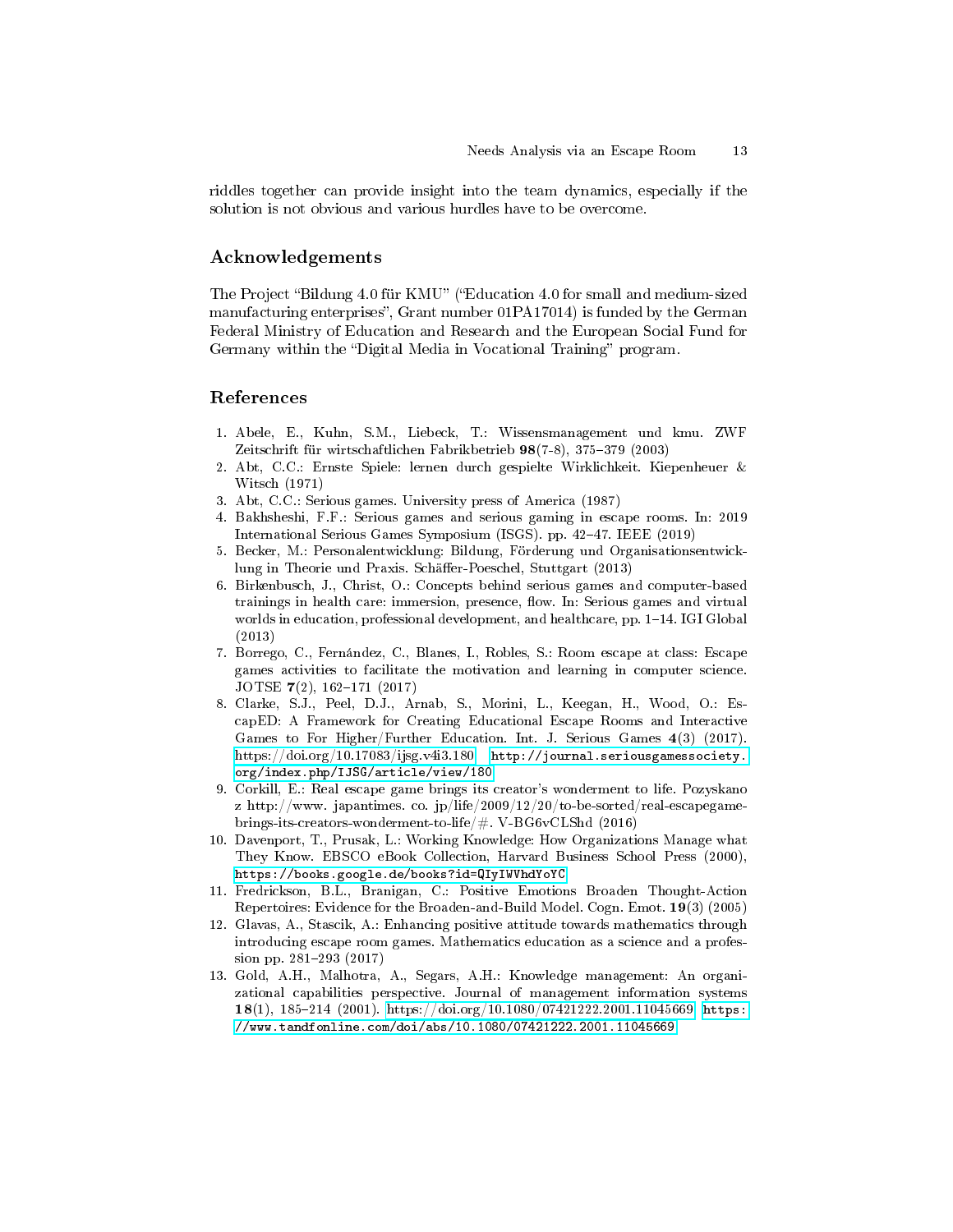- 14 Project Education 4.0 for SMEs
- <span id="page-13-13"></span>14. Gramÿ Denise AND Pillath, P.A.N.D.S.C.: Escape Room Mitarbeitende für digitales Lernen begeistern. In: Dachselt Raimund AND Weber, G. (ed.) Mensch und Comput. 2018 - Work. Gesellschaft für Informatik e.V., Bonn (2018). <https://doi.org/10.18420/muc2018-demo-0507>
- <span id="page-13-4"></span>15. Grothe, M., Landenberger, H., Schildhauer, T.: Corporate Knowledge. Business Village GmbH, Goettingen (2003)
- <span id="page-13-7"></span>16. von Guretzky, B.: Bausteine für eine innovationsorientierte, wissensbasierte unternehmenskultur (2004), [http://www.community-of-knowledge.de/beitrag/](http://www.community-of-knowledge.de/beitrag/bausteine-fuer-eine-innovationsorientiertewissensbasierte-unternehmenskultur) [bausteine-fuer-eine-innovationsorientiertewissensbasierte-unternehmenskultur](http://www.community-of-knowledge.de/beitrag/bausteine-fuer-eine-innovationsorientiertewissensbasierte-unternehmenskultur)
- <span id="page-13-12"></span>17. Hermanns, M., Deal, B., Hillhouse, S., Opella, J.B., Faigle, C., Campbell IV, R.H., et al.: Using an "escape room" toolbox approach to enhance pharmacology education (2017)
- <span id="page-13-9"></span>18. Kinio, A.E., Dufresne, L., Brandys, T., Jetty, P.: Break out of the Classroom: The Use of Escape Rooms as an Alternative Teaching Strategy in Surgical Education. J. Surg. Educ. 76(1), 134-139 (2019). [https://doi.org/10.1016/j.jsurg.2018.06.030,](https://doi.org/10.1016/j.jsurg.2018.06.030) <http://www.sciencedirect.com/science/article/pii/S1931720418303283>
- <span id="page-13-15"></span>19. Kuhl, J., Baumann, N.: Self-regulation and rumination: Negative affect and impaired self-accessibility. Control Hum. Behav. Ment. Process. Conscious. Essays Honor 60th Birthd. August Flammer pp.  $283-305$  (2000)
- <span id="page-13-1"></span>20. Kuhlen, R.: Change of paradigm in knowledge management - framework for the collaborative production and exchange of knowledge. In: Knowl. Manag. (2011). <https://doi.org/10.1515/9783110955071.21>
- <span id="page-13-0"></span>21. KYOCERA-Document-Solutions: Wissensmanagement mit dms: Mit dms unternehmenswissen besser verfügbar machen (2018), [https:](https://www.kyoceradocumentsolutions.de/de/smarter-workspaces/media-center/e-books/e-book-wissensmanagement-dms.html) [//www.kyoceradocumentsolutions.de/de/smarter-workspaces/media-center/](https://www.kyoceradocumentsolutions.de/de/smarter-workspaces/media-center/e-books/e-book-wissensmanagement-dms.html) [e-books/e-book-wissensmanagement-dms.html](https://www.kyoceradocumentsolutions.de/de/smarter-workspaces/media-center/e-books/e-book-wissensmanagement-dms.html)
- <span id="page-13-14"></span>22. Lane, A.M., Whyte, G.P., Terry, P.C., Nevill, A.M.: Mood, self-set goals and examination performance: The moderating effect of depressed mood. Pers. Individ. Dif.  $39(1)$ , 143-153 (2005)
- <span id="page-13-6"></span>23. Linde, F.: Barrieren und erfolgsfaktoren des wissensmanagements-ergebnisse einer onlinebefragung. HMD  $246$ ,  $20-28$  (2005)
- <span id="page-13-3"></span>24. Loew, R.: Information Brokerage A new Approach using Knowledge Management. Cork Institute of Technology, Cork, Ireland (2009)
- <span id="page-13-2"></span>25. Gust von Loh, S.: Wissensmanagement und informationsbedarfsanalyse in kleinen und mittleren unternehmen: Teil 2. wissensmanagement in kmu. Information Wissenschaft und Praxis  $59(2)$ , 127-135 (2008)
- <span id="page-13-8"></span>26. Maier, R.: Knowledge Management Systems: Information and Communication Technologies for Knowledge Management. Springer Berlin Heidelberg (2004), <https://books.google.de/books?id=IQD8JCxsEyEC>
- <span id="page-13-16"></span>27. Martens, T.: Was ist aus dem Integrierten Handlungsmodell geworden? In: Kempf, W., Langeheine, R. (eds.) Item-Response-Modelle in der sozialwissenschaftlichen Forschung. Regener, Berlin (2012), [https:](https://www.pedocs.de/volltexte/2016/12327/pdf/Martens_2012_Was_ist_aus_dem_Integrierten_Handlungsmodell_geworden.pdf) [//www.pedocs.de/volltexte/2016/12327/pdf/Martens\\_2012\\_Was\\_ist\\_aus\\_](https://www.pedocs.de/volltexte/2016/12327/pdf/Martens_2012_Was_ist_aus_dem_Integrierten_Handlungsmodell_geworden.pdf) [dem\\_Integrierten\\_Handlungsmodell\\_geworden.pdf](https://www.pedocs.de/volltexte/2016/12327/pdf/Martens_2012_Was_ist_aus_dem_Integrierten_Handlungsmodell_geworden.pdf)
- <span id="page-13-10"></span>28. Michael, D.R., Chen, S.L.: Serious games: Games that educate, train, and inform. Muska & Lipman/Premier-Trade (2005)
- <span id="page-13-11"></span>29. Nicholson, S.: The state of escape: Escape room design and facilities. Meaningful Play (2016)
- <span id="page-13-5"></span>30. Nohr, H., NOHR, H.: Wissensmanagement in stuttgarter unternehmen-ergebnisse einer umfrage/fachhochschule stuttgart. 2000. Arbeitspapiere Wissensmanagement (10) (2000)